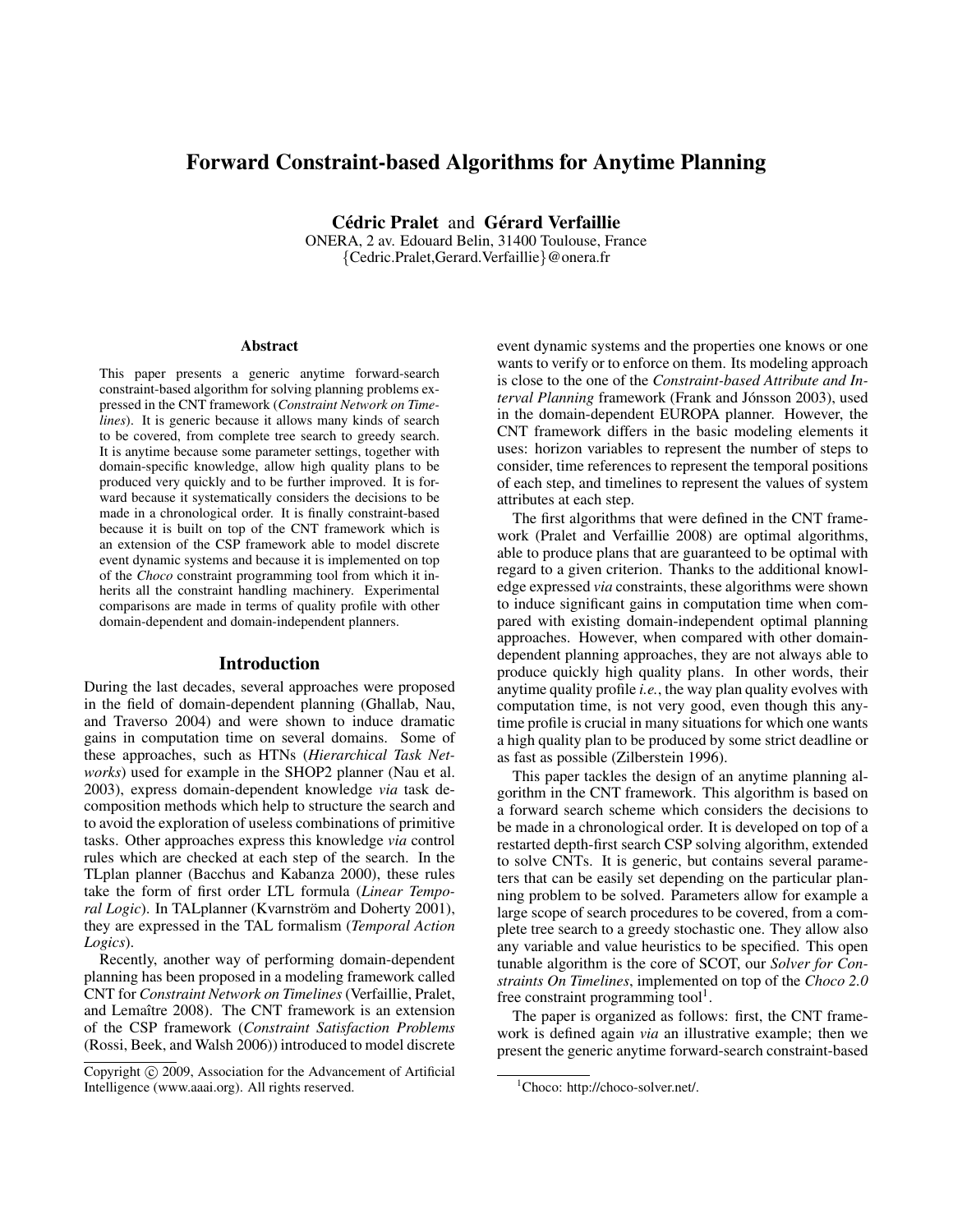algorithm used in SCOT together with its possible parameter settings; last, experimental results are provided in order to show that the proposed approach produces plans whose quality is quickly better than the one of plans produced by other domain-independent or domain-dependent planners.

## The CNT Framework

## An illustrative example

Let us consider a planning problem for a team of unmanned air vehicles (UAVs). This problem involves a set of vehicles numbered from 1 to  $Nv$  and a set A of areas numbered from 1 to Na. The set A is partitioned into a set As of areas that should be *scanned* in order to localize an object and a set Ai of areas of which a *image* should be taken. For memory limitation reasons, each vehicle v cannot take more than  $Ni(v)$ images. There is also a unique takeoff and landing area  $Ho$ , numbered 0, for all the vehicles. All the vehicles are initially landed and must be landed at the end of the mission. Each vehicle can take off at most once. With each pair  $a, a'$  of areas, is associated the duration  $Du(a, a')$  needed to fly from  $a$  to  $a'$  and to perform the action required for  $a'$  (to scan, to take image, or to land when  $a' = 0$ , with the takeoff duration included when  $a = 0$ ). The team is given the following mission: within a given maximum duration  $Md$ , maximize the number of visited areas and, as a secondary criterion, minimize the total duration of the mission. Figure 1 shows an instance of this problem involving 2 vehicles and 7 areas.



Figure 1: Instance of the planning problem for a team of UAVs.

Let us use this planning problem to illustrate the basic definitions of the CNT framework.

#### Horizon variables

Horizon variables are used to represent the number of steps to be considered.

Definition 1 *A horizon variable* h *is a variable whose domain of values is any subset of* N*. We will use* D(h) *to denote the domain of a horizon variable* h*.*

In the planning problem described above, it is possible to associate one horizon variable  $h<sub>v</sub>$  with each vehicle  $v$ . This variable represents the number of steps in the activity plan of  $v$ . The minimum number of steps is equal to 1 (when  $v$  is not used and does not take off). The maximum number is equal to  $Na + 1$  (when v visits all the areas and then goes home; visiting the same area several times is physically possible, but counterproductive). So,  $\forall v \in [1..Nv], \mathbf{D}(h_v) = [1..Na + 1].$ 

# Time references

Time references are used to represent the temporal positions of the successive steps.

**Definition 2** A time reference t is a pair  $\langle D, h \rangle$  where D is *any subset of* R *and* h *a horizon variable.* D *is the domain of values of* t *and* h *is its horizon* i.e.*, the number of steps in* t. We will use  $\mathbf{D}(t)$  and  $\mathbf{h}(t)$  to denote respectively the *domain and the horizon of a time reference* t*.*

In our planning problem, we associate two time references with each vehicle v: one time reference  $ts<sub>v</sub>$  to represent the start time of each step in the activity plan of  $v$  and one time reference  $te<sub>v</sub>$  to represent the end time of each step. Both share the same horizon variable  $h<sub>v</sub>$ . The minimum time to be considered is 0 and the maximum is the maximum mission duration Md. So,  $\forall v \in [1..Nv]$ ,  $\mathbf{h}(ts_v) = \mathbf{h}(te_v) = h_v$  and  $$ 

## **Timelines**

Timelines are used to represent the values of the relevant attributes of the system at the successive steps.

**Definition 3** A timeline x is a pair  $\langle D, t \rangle$  where D is the *domain of values of* x *and* t *its time reference. We will use*  $\mathbf{D}(x)$  *and*  $\mathbf{t}(x)$  *to denote respectively the domain and the time reference of a timeline* x*. To be short, we will often use* h(x) *to denote the horizon of the time reference of a timeline*  $x: h(x) = h(t(x)).$ 

In our planning problem, the relevant attributes at each step are the visited area and the duration of this visit. So, we associate two timelines with each vehicle  $v$ : one timeline  $at_v$  to represent the area and one timeline  $du_v$  to represent the duration. Both timelines share the same time reference  $ts_v$  and are consequently fully synchronized. However, between vehicles, timelines are not synchronized. Informally, time reference  $ts_v$  (resp.  $te_v$ ) represents the start (resp. end) time of the visit of area  $at_v$ , including the travel from  $at_{v-1}$ to  $at_v$  and the visit of  $at_v$  itself. Note that time reference  $te_v$  has no associated timeline. We have:  $\forall v \in [1..Nv],$  $\mathbf{t}(at_v) = \mathbf{t}(du_v) = ts_v, \mathbf{D}(at_v) = [0..Na],$  and  $\mathbf{D}(du_v) =$ [0..Dumax], with  $Dumax = max_{a,a' \in [0..Na]} Du(a,a')$ .

#### Static variables

Definition 4 *A static variable is either a horizon variable, or any other variable independent from time references and timelines.*

In our planning problem, it is convenient to associate with each area a a static variable  $vv_a$  of domain [0..Nv] to represent the vehicle in charge of  $a(0)$  when  $a$  is not visited). It is also useful to associate with each vehicle  $v$  a static variable  $na<sub>v</sub>$  of domain [0..Na] to represent the number of areas visited by v. Last, we introduce a static variable e of domain  $[0..Md]$  to represent the mission duration and a static variable o to represent the optimization criterion.

#### Dynamic variables

Dynamic variables are associated with steps of time references and timelines.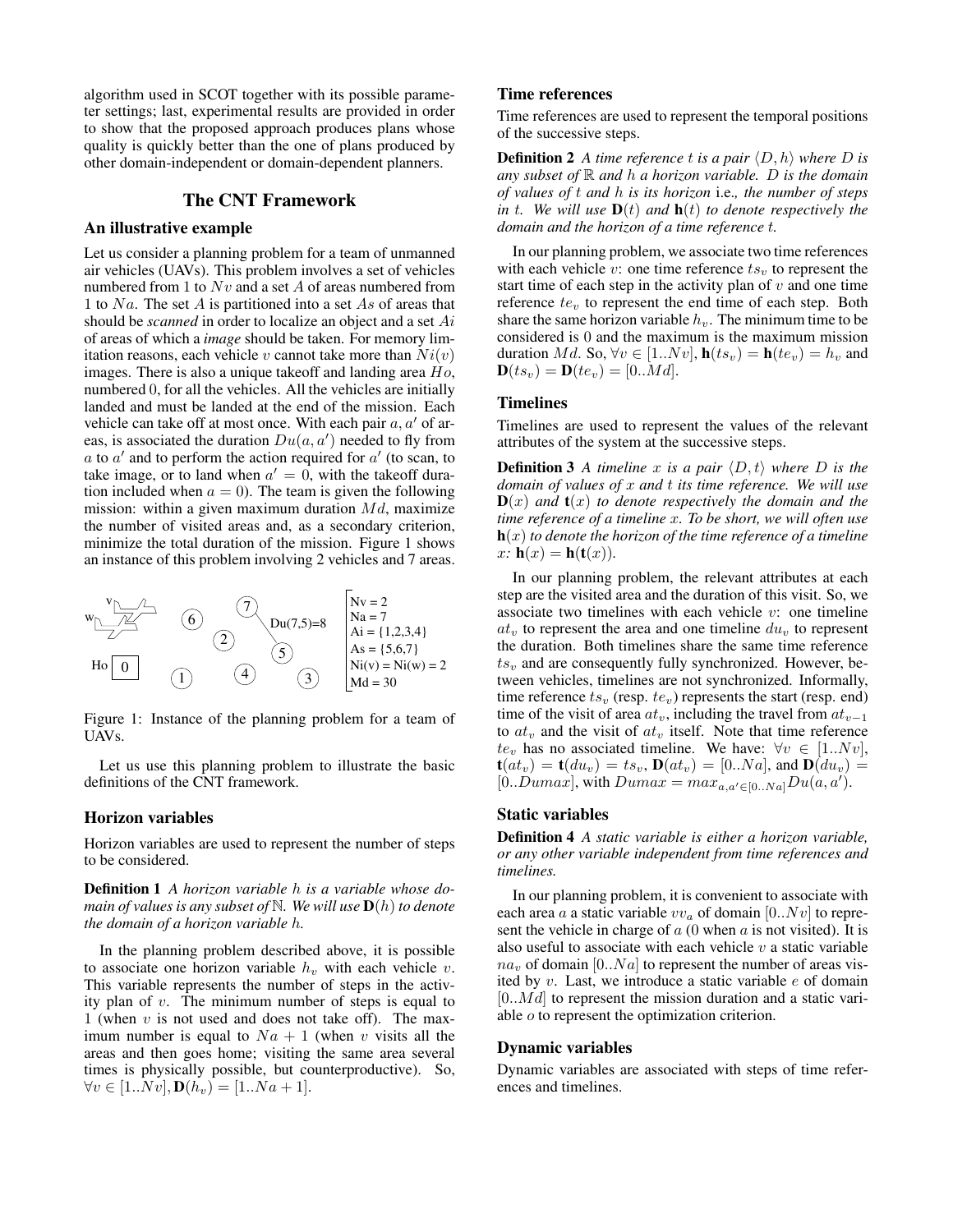Definition 5 *A time reference* t *(resp. timeline* x*) and an assignment* H *of its horizon variable together induce a finite set of dynamic time variables*  $\{t_i | i \in [1..H]\}$  (resp.  $d$ ynamic timeline variables  $\{x_i \, | \, i \, \in \, [1..H]\}$ ). This set is empty when  $H = 0$ . All these variables share the same do*main of values*  $\mathbf{D}(t)$  (*resp.*  $\mathbf{D}(x)$ *).* 

For example, in our planning problem, an assignment  $H = 2$  of the horizon  $h<sub>v</sub>$  of a vehicle v induces the dynamic time variables  $ts_{v,1}$ ,  $ts_{v,2}$ ,  $te_{v,1}$ , and  $te_{v,2}$  and the dynamic timeline variables  $at_{v,1}$ ,  $at_{v,2}$ ,  $du_{v,1}$ , and  $du_{v,2}$ . Concerning timeline  $at_v$ , variable  $ts_{v,2}$  represents the temporal position of step 2 and variable  $at_{v,2}$  the value of  $at_v$  at step 2.

It may be convenient to allow a time reference or a timeline to be initialized. This induces an additional dynamic variable indexed by 0. In our planning problem, we consider that timelines  $at_v$  are initialized.

#### Static constraints

Static constraints are used to limit the possible combinations of assignments of static variables.

Definition 6 *A static constraint* c *is simply a CSP constraint (Rossi, Beek, and Walsh 2006) whose scope is limited to static variables.*

In our planning problem, several static constraints can be defined. First, for each vehicle  $v$ , the horizon is equal to the number of visited areas plus one (Constraint 1) and the number of visited areas is equal to number of times variables  $vv_a$ take value  $v$  (Constraint 2 which uses the global CSP constraint *GCC*, for Global Cardinality Constraint). Second, the number of images taken by each vehicle is limited (Constraint 3 which uses the same *GCC* constraint). Last, the value of the criterion to be maximized is defined by Constraint 4, where the weighting factor  $Md + 1$  ensures that the total number of visited areas has priority over the mission duration.

$$
\forall v \in [1..Nv] : h_v = na_v + 1 \tag{1}
$$

$$
\forall v \in [1..Nv] : na_v = Card\{a \in A \mid vv_a = v\} \tag{2}
$$

$$
\forall v \in [1..Nv] : Ni_v \geq Card\{a \in Ai \,|\, vv_a = v\} (3)
$$

$$
o = (\sum_{v \in [1..Nv]} na_v) \cdot (Md + 1) - e \tag{4}
$$

## Dynamic constraints

Dynamic constraints are used to limit the possible combinations of assignments of static and dynamic variables. The difficulty is that the set of dynamic variables, associated with time references and timelines, is not fixed. It depends on the assignments of the horizon variables. This leads to a definition of what is a dynamic constraint which is not as obvious as the previous definitions are. We will use several examples to illustrate it.

Definition 7 *A dynamic constraint* c *is a tuple*  $\langle SV, ST, SX, f \rangle$  where SV is a finite set of static *variables,* ST *is a finite set of time references,* SX *is a finite set of timelines, and* f *is a function which associates a finite set of CSP constraints with each assignment* H *of the horizon variables of the timelines and time references*

*in* ST *and* SX*. Variables in the scope of these induced CSP constraints must be either static variables in* SV *or dynamic variables in the set of dynamic variables induced by* H *for time references and timelines in* ST *and* SX*.*

In our planning problem, several dynamic constraints can be defined. For each vehicle  $v$ , Constraints 5 and 6 initialize timeline  $at_v$  and time reference  $ts_v$ . Constraints 7 to 9 link timeline  $du_v$  and time references  $ts_v$  and  $te_v$ . Constraints 10 and 11 enforce that landing occurs at the last step. Constraint 12 enforces that all the areas visited by  $v$  are different. Constraint 13 links timeline  $at_v$  and static variables  $vv$ . Constraint 14 produces a lower bound on the mission duration  $e$  which is greater than or equal to the current time plus the time  $v$  takes to go home. Constraint 15 prunes some suboptimal plans. Informally, it ensures that, if  $v$  visits areas  $a$ ,  $a^7$ ,  $a''$ , and  $a'''$  in the order  $a \to a' \to a'' \to a'''$ , then it must not be faster to visit them in the order  $a \to a'' \to a' \to a'''$ . Last, Constraint 16 defines the mission duration.

$$
\forall v \in [1..Nv] at_{v.0} = 0
$$
 (5)

$$
ts_{v,1} = 0 \tag{6}
$$

$$
\forall i \in [1. \mathbf{h}(v)] : du_{v,i} = Du(at_{v,i-1}, at_{v,i}) \tag{7}
$$

$$
\forall i \in [2.\mathbf{h}(v)] : ts_{v,i} = te_{v,i-1} \tag{8}
$$

$$
\forall i \in [1..h(v)] : te_{v,i} = ts_{v,i} + du_{v,i}
$$
\n
$$
\forall i \in [1..h(v)] : 1! \quad \text{(9)}
$$
\n
$$
\forall i \in [1..h(v)] \quad \text{(10)}
$$

$$
\forall i \in [1..n(v) - 1]: at_{v,i} \neq 0 \tag{10}
$$

$$
at_{v,\mathbf{h}(v)} = 0\tag{11}
$$
\n
$$
AtUDE\n\text{Gern}(ct - 1) \leq [1, \mathbf{h}(v)]
$$
\n
$$
(12)
$$

$$
AtuD(y) erent(au_{v,i} | i \in [1..n(v)])
$$
\n
$$
\forall i \in [1..b(v)] \; \forall \alpha \in A : (at = c) \quad \forall (uv = v)(12)
$$

$$
\forall i \in [1 \cdot \mathbf{h}(v)], \forall a \in A : (a v_{i,i} = a) \rightarrow (v v_a = v)(15)
$$
  

$$
\forall i \in [1 \cdot \mathbf{h}(v)] : e \ge ts_{i,i} + Du(at_{i,i-1}, 0)
$$
 (14)

$$
\forall i \in [3. \mathbf{h}(v)] : du_{v,i-2} + du_{v,i-1} + du_{v,i} \leq (15)
$$

$$
Du(at_{v,i-3},at_{v,i-1}) + Du(at_{v,i-1},at_{v,i-2}) + Du(at_{v,i-2},at_{v,i})
$$

$$
e = \max_{v \in [1..Nv]} t e_{v,\mathbf{h}(v)} \tag{16}
$$

Let us take some examples to illustrate Definition 7.

For each vehicle  $v$ , Constraint 7 is a dynamic constraint defined by the tuple  $\langle \emptyset, \emptyset, \{at_v, du_v\}, f_{7,v} \rangle$  with  $f_{7,v}$ the function which associates with each assignment  $H$ of  $h(v)$  the set of H ternary CSP constraints  $\{du_{v,i} =$  $Du(at_{v,i-1}, at_{v,i})|i \in [1..H]\}$ , each one connecting dynamic timeline variables  $du_{v,i}$ ,  $at_{v,i-1}$ , and  $at_{v,i}$ . Similarly, Constraint 8 is defined by a tuple  $\langle \emptyset, \{ts_v, te_v\}, \emptyset, f_{8,v} \rangle$  and Constraint 9 by a tuple  $\langle \emptyset, \{ts_v, te_v\}, \{du_v\}, f_{9,v}\rangle$ .

For each vehicle  $v$ , Constraint 12 is a dynamic constraint defined by the tuple  $\langle \emptyset, \emptyset, \{at_v\}, f_{12,v} \rangle$  with  $f_{12,v}$  the function which associates with each assignment H of  $h(v)$ the unique global CSP constraint  $AllDifferent({a_t}_{i,i} | i \in$ [1..H]}) which is a particular case of the *GCC* constraint.

For each vehicle  $v$  and each area  $a$ , Constraint 13 is a dynamic constraint defined by the tuple  $\langle \{vv_a\}, \emptyset, \{at_v\}, f_{13,v,a}\rangle$  with  $f_{13,v,a}$  the function which associates with each assignment H of  $h(v)$  the set of H binary CSP constraints  $\{(at_{v,i} = a) \rightarrow (vv_a = v) | i \in [1..H]\},\$ each one connecting dynamic timeline variable  $at_{v,i}$  and static variable  $vv_a$ .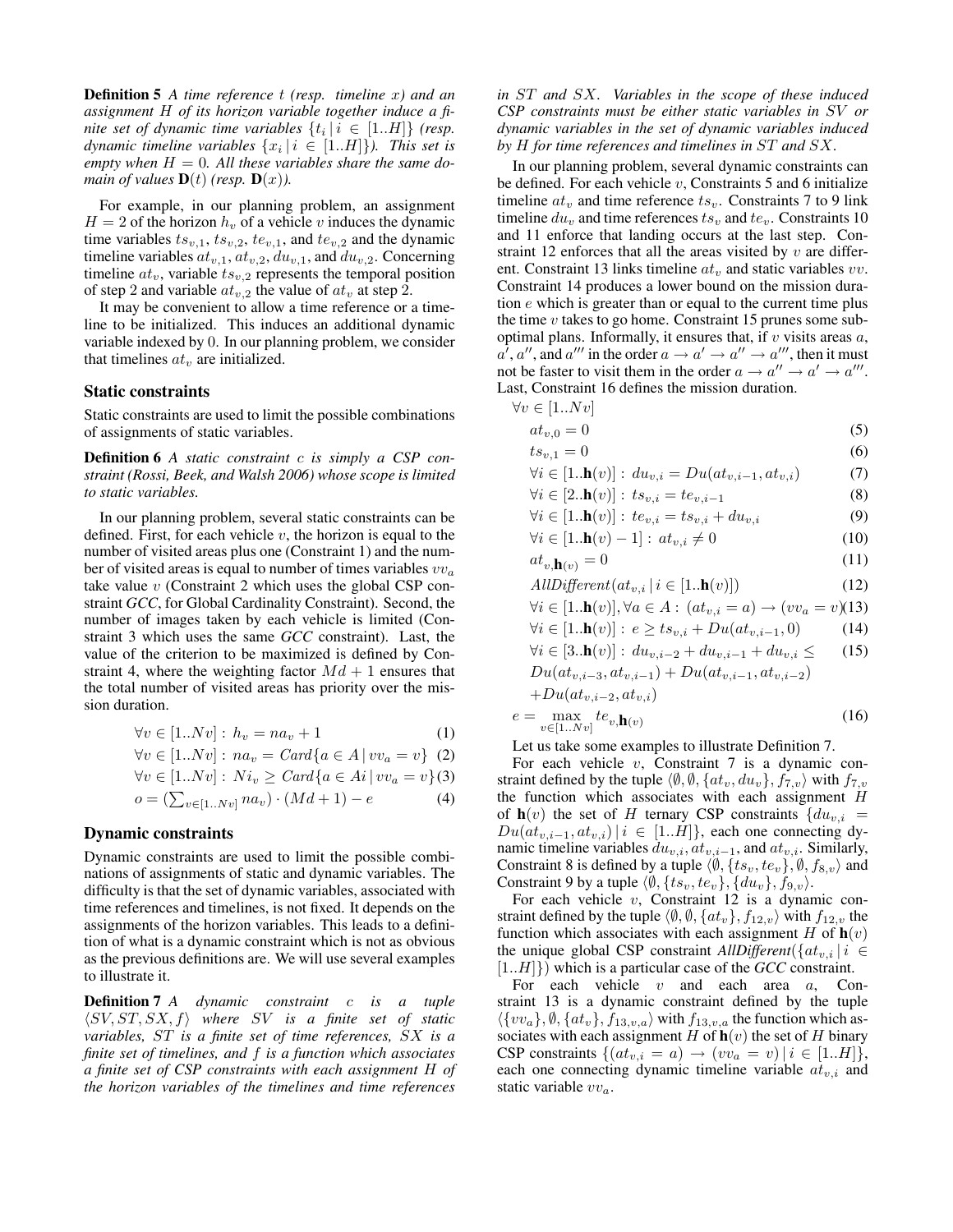#### Constraint networks on timelines

All these definitions can be put together in order to define constraints networks on timelines.

Definition 8 *A constraint network* N *on timelines (CNT) is a tuple*  $\langle V, CS, T, X, CD \rangle$  *where V is a finite set of static variables,* CS *is a finite set of static constraints whose* scopes are included in V, T is a finite set of time refer*ences whose horizons belong to* V *,* X *is a finite set of timelines whose time references belong to* T*, and* CD *is a finite set of dynamic constraints whose scopes in terms of static variables, time references and timelines are respectively included in*  $V$ *, T, and*  $X$ *.* 

It is assumed that a default dynamic constraint  $c_t$  is as*sociated with each time reference*  $t \in T$ *. This constraint enforces that the temporal variables associated with a time reference are totally and strictly ordered:*  $\forall t \in T, \forall i \in$  $[1..h(t) - 1]$  :  $t_i < t_{i+1}$ .

The CNT that results from the modeling of our planning problem is defined by the tuple  $\langle V, CS, T, X, CD \rangle$ , with  $V = (\bigcup_{v=1}^{Nv} \{h_v, na_v\}) \cup (\bigcup_{a=1}^{Na} \{vv_a\}) \cup \{e, o\},$  $CS = \{c_i \, | \, i \in [1..4]\}, \,\, T \, = \, \cup_{v=1}^{Nv}\{ts_v, te_v\}, \,\, X \, \, = \,$  $\cup_{v=1}^{Nv} \{at_v, du_v\}$ , and  $CD = \{c_i \mid i \in [5..16]\}.$ 

## Assignments, solutions, consistency, and optimality

Definition 9 *An assignment of a CNT is an assignment of all its static variables (including all the horizon variables) and of all the induced dynamic variables.*

*A solution of a CNT* N *is an assignment of* N *such that all its static constraints and all the CSP constraints induced by all its dynamic constraints are satisfied.*

*A CNT is consistent if and only if it admits a solution.*

*A objective variable* o *is a static variable which is function of other static or dynamic variables and whose domain is equipped with a total order*  $\succ$ . A solution *S* of *N* is optimal *iff there is no other solution* S' such that  $S'_{\downarrow o} \succ S_{\downarrow o}^2$ .

Figure 2 shows a example of solution of the CNT associated with the instance of Figure 1. The first table shows the activity plan of the first vehicle  $v$ : initially,  $v$  is at home; at time 0, it triggers the visit of area 1 which takes 7 units of time; then, it triggers successively the visit of areas 2 and 6 to finally go home. The second table shows the same kind of plan for the second vehicle  $w$ : horizons and times are different. The third table shows the assignment of static variables.

More generally, a planning problem can be cast as a CNT where timelines represent actions and states, and constraints model action feasibilities and state evolutions, as well as user objectives, and a valid plan can be extracted from any CNT solution.

## An Anytime Forward Search for CNTs

As said in the introduction, the objective of this paper is to define anytime algorithms for CNTs. To do this, the strategy we adopt is the same as the one used in (Pralet and Verfaillie 2008) to design optimal algorithms: to use standard CSP

|                                                                  | step                |  | 0            |  |    | 2        |  | 3  |    | 4  |  |  |
|------------------------------------------------------------------|---------------------|--|--------------|--|----|----------|--|----|----|----|--|--|
|                                                                  | start time $tsv$    |  |              |  |    |          |  | 15 |    | 20 |  |  |
|                                                                  | visited area $at_v$ |  | $\mathbf{0}$ |  | 2  |          |  | 6  |    | 0  |  |  |
|                                                                  | duration $du_v$     |  |              |  | 8  |          |  | 5  |    | 8  |  |  |
|                                                                  | end time $te_v$     |  |              |  |    | 15       |  | 20 | 28 |    |  |  |
|                                                                  | step                |  |              |  |    |          |  |    |    | 3  |  |  |
|                                                                  | start time $ts_w$   |  |              |  |    | $^{(1)}$ |  | 10 |    | 18 |  |  |
|                                                                  | visited area $at_w$ |  |              |  |    | 4        |  |    |    |    |  |  |
|                                                                  | duration $du_w$     |  |              |  | 10 |          |  | 8  |    | g  |  |  |
|                                                                  | end time $te_w$     |  |              |  |    | 10       |  | 18 |    | 27 |  |  |
| $h_v = 4, h_w = 3, na_v = 3, na_w = 2$                           |                     |  |              |  |    |          |  |    |    |    |  |  |
| $vv_1 = vv_2 = vv_6 = v$ , $vv_4 = vv_7 = w$ , $vv_3 = vv_5 = 0$ |                     |  |              |  |    |          |  |    |    |    |  |  |
| $e = 28, o = 127$                                                |                     |  |              |  |    |          |  |    |    |    |  |  |

Figure 2: A solution of the CNT associated with the instance of Figure 1.

techniques and to adapt them to the specific features of planning problems. We first present the anytime CSP algorithm from which we start, and then its adaptation to CNTs.

#### A standard restarted depth-first search for CSPs

A standard restarted depth-first tree search (*restartedDFS*) for CSPs is given in Algorithm 1. This algorithm takes as an input a CSP defined by a set  $V$  of variables, a set  $C$  of constraints, and an objective  $o \in V$  to be minimized. It performs a sequence of limited depth-first searches (DFS in short, line 6) until some stopping condition is met (line 4). Usually, this stopping condition is the fact that either a maximum CPU time has been reached or all the search tree has been traversed. Before each limited DFS, constraints are propagated in order to simplify the problem to be solved by removing inconsistent values from the domains of variables (line 5). After each limited DFS, a constraint is added to impose that each future solution is strictly better than the best solution found so far (line 7).

Each limited DFS is a depth-first search which can be restarted (line 20). A standard restart condition is the fact that a maximum number of backtracks has been reached. In function *limitedDFS*, if all the variables are assigned (line 12), the complete assignment is returned. Otherwise, an unassigned variable  $x$  is chosen (line 16), as well as a branching constraint  $c$  on  $x$  (line 17). Branching constraints are of the form  $x \, comp \, b$  with  $b$  a constant and  $cmp$  a comparator in  $\{ =, \neq, \leq, \geq, \lt, \gt\}$ . If the restart condition is not met, constraint  $c$  is added to the current CSP, constraints are propagated (line 21) and, if no inconsistency is detected (line 22), the subtree associated with constraint  $c$  is explored (line 23). If a solution is returned, a new constraint is added to the problem to enforce that each future solution is strictly better than the best solution found so far (line 24). If the restart condition is not met, the subtree associated with the opposite constraint  $\neg c$  is also explored (line 19).

#### Adaptation to CNTs

If only standard CSP settings are used in this algorithm, the results obtained on CNTs may be quite weak in terms of

 $^{2}A_{\downarrow v}$  denotes the value of variable v in assignment A.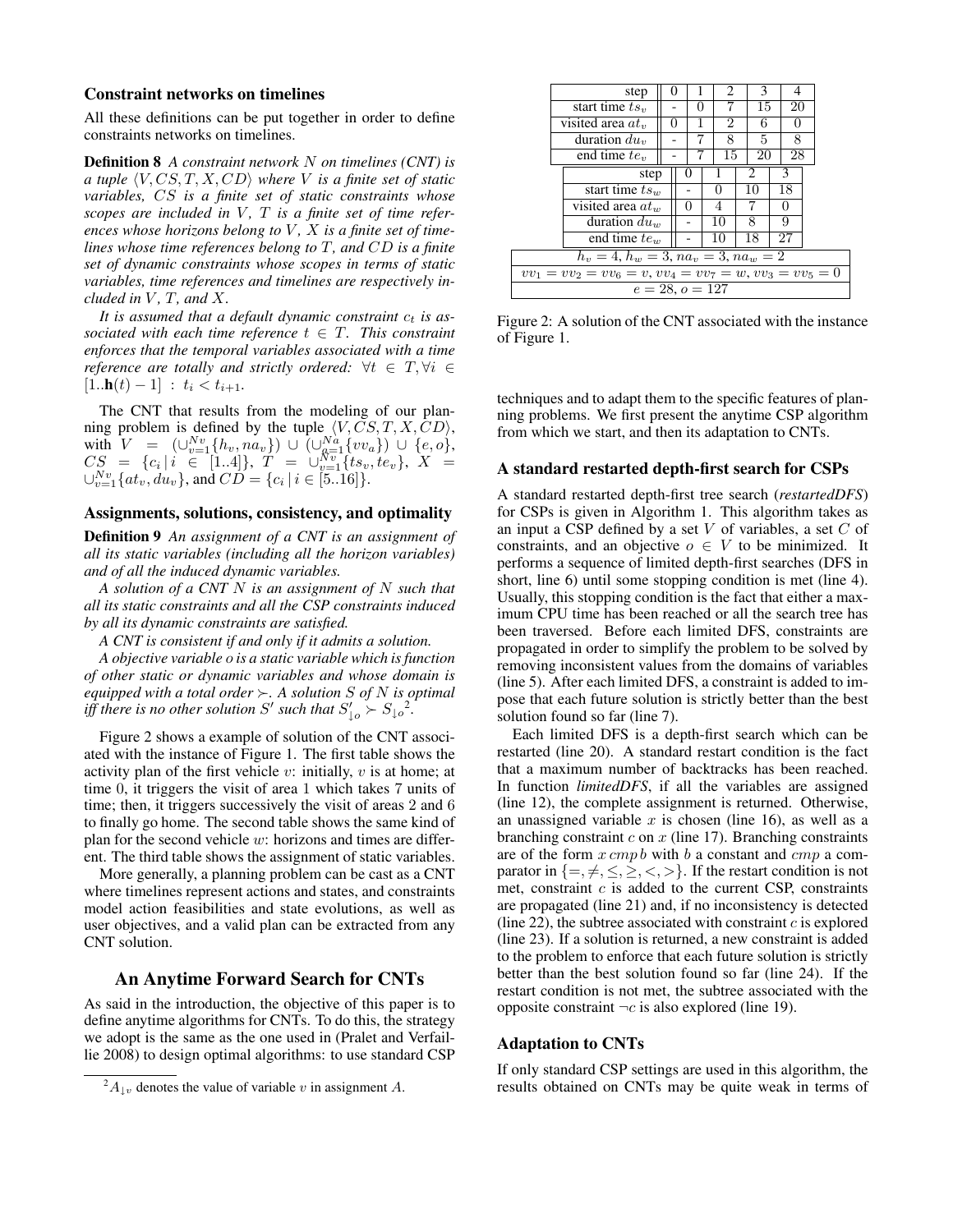Algorithm 1: A generic restarted DFS for solving CSPs

1 *restartedDFS* $(V, C, o)$ 2 begin  $3 \mid A \leftarrow null$ 4 while  $\neg stopCondition()$  do  $\mathbf{5} \mid (V, C) \leftarrow \text{propagate}(V, C)$  $\bullet \mid A' \leftarrow limitedDFS(V, C, o)$ 7 | | if  $A' \neq null$  then  $(A, C) \leftarrow (A', C \cup \{o < A'_{\downarrow o}\})$  $8$  return A 9 end 10  $limitedDFS(V, C, o)$ 11 begin 12 | if  $\forall x \in V$ ,  $card(\mathbf{D}(x)) = 1$  then 13 | return  $\{(x, a) | x \in V, \mathbf{D}(x) = \{a\}\}\$  $14$  else 15  $\mid$   $A \leftarrow null$ 16  $\vert x \leftarrow chooseUnassignedVar(V)$ 17  $\vert \vert c \leftarrow \text{chooseBranchingConstraint}(x, V, C)$ 18  $| (c_1, c_2) \leftarrow (c, \neg c)$ 19 | for  $i = 1$  to 2 do **20** | | **if**  $\neg restartCondition()$  **then 21**  $\vert \vert \vert \vert (V', C') \leftarrow \text{propagate}(V, C \cup \{c_i\})$ 22  $\Box$  if  $\forall x \in V', \mathbf{D}(x) \neq \varnothing$  then 23 A <sup>0</sup> ← limitedDFS(V 0 , C<sup>0</sup> , o) 24  $\Box$  if  $A' \neq null$  then  $(A, C) \leftarrow (A', C \cup \{o < A'_{\bot} \}$ 25 | return  $A$ 26 end

computation time and plan quality. A usual way of overcoming such a difficulty is to design specific parameter settings for each particular planning problem to be solved. In this paper, another way is proposed: the definition of generic parameter settings allowing features of CNTs to be exploited. Parameters to be set are functions *propagate*, *chooseUnassignedVar*, *chooseBranchingConstraint*, and *restartCondition*. All the mechanisms described thereafter have been implemented in the so-called *restartedDFS(CNT)* algorithm which is the core of the SCOT CNT solver.

First CSP encoding of CNTs and constraint propagation At any step, the *restartedDFS(CNT)* algorithm reasons on a current CSP  $(V, C)$ . Following the *lazy* approach used in (Pralet and Verfaillie 2008), given a CNT  $N = (V', CS, T, X, CD)$ , at any step, the set V of CSP variables to be considered is  $V' \cup \{x_i \mid (x \in T \cup X) \wedge (i \in$  $[1 \dots \min(\mathbf{D}(h(x)))]$ } *i.e.*, the set of variables that are necessarily present in any complete assignment of N due to the minimum values in the domains of the horizon variables. The set C of CSP constraints to be considered is obtained *via* a function *extend* which produces a set of constraints that must be necessarily satisfied by any complete assignment of N. For instance, for dynamic constraint 8 in our illustrative example ( $\forall i \in [2..h_v] : ts_{v,i} = te_{v,i-1}$ ), when the minimum value of  $h<sub>v</sub>$  is 3, function *extend* returns two constraints ( $ts_{v,2} = te_{v,1}$  and  $ts_{v,3} = te_{v,2}$ ).

Function *propagate* needs to be adapted so that function

*extend* is called whenever the minimum value in the domain of a horizon variable is increased. As a result, function *propagate* adapted to CNTs can add new variables and constraints to the current CSP.

Variable choice Concerning the choice of the next variable to assign (function *chooseUnassignedVar*), a limitation of standard CSP algorithms is that they do not reason in terms of time and sequences of chronologically ordered variables, but only in terms of variables and constraints, even though many efficient anytime planning algorithms use a forward search approach in which decisions are made chronologically (Hoffmann and Nebel 2001).

The CNT framework offers the possibility to use both constraints and forward search. Although intuitive, a forward search in the CNT framework requires some preliminary definitions to be formally defined, mainly because of the presence of concurrent time references. The basic idea is to associate with each time reference  $t$  a so-called current index, denoted  $ci(t)$ , which is the smallest index  $i \leq \min(\mathbf{D}(\mathbf{h}(t)))$  at which either  $t_i$  is not assigned, or there exists a timeline  $x$  whose time reference is  $t$  such that  $x_i$  is not assigned (**ci**(*t*) = + $\infty$  when such an index does not exist). Then, the so-called current time  $ct(t)$  of a time reference  $t$  can be defined as the minimum value in the domain of dynamic time variable  $t_{\text{ci}(t)}$  (ct(t) = + $\infty$  when  $ci(t) = +\infty$ ). From this, the current time  $ct(N)$  of a CNT N can be defined as the minimum time over the current times of all the time references in  $N$ . Informally speaking, the current time of a CNT is the first time at which a decision must be made. In the forward approach, when current time  $ct(N)$ is different from  $+\infty$ , the only variables that can be chosen by function *chooseUnassignedVar* are:

- non assigned dynamic timeline variables  $x_{ci(t(x))}$  such that  $ct(N)$  is the only possible value in the domain of the dynamic time variable  $t(x)_{\text{ci}(t(x))}$ ;
- if no such variable exists, non assigned dynamic time variables  $t_{\text{ci}(t)}$  such that  $\text{ct}(t) = \text{ct}(N)$ .

If  $ct(N) = +\infty$ , any non assigned static variable can be chosen. When several variables can be selected by the forward approach, classical CSP variable choice heuristics can be used to select one of them. Informally speaking, the forward approach chooses to assign first dynamic timeline variables that are necessarily associated with the current time of the CNT, then dynamic time variables that may be associated with the current time, and finally static variables.

Branching constraint choice As action choice heuristics are crucial in classical planning, parameter settings for function *chooseBranchingConstraint* are crucial for CNT solving. Several options have been implemented in SCOT:

- random approach: a branching constraint  $x = b$  is chosen in a completely random way over all values  $b \in D(x)$ ;
- constraint propagation approach: for each value  $b \in$  $\mathbf{D}(x)$ , constraint  $x = b$  is added, constraint propagation is performed, and the lower bound  $\mathbf{bo}(b)$  on the objective is recorded; then, a value b that minimizes  $\mathbf{bo}(b)$  is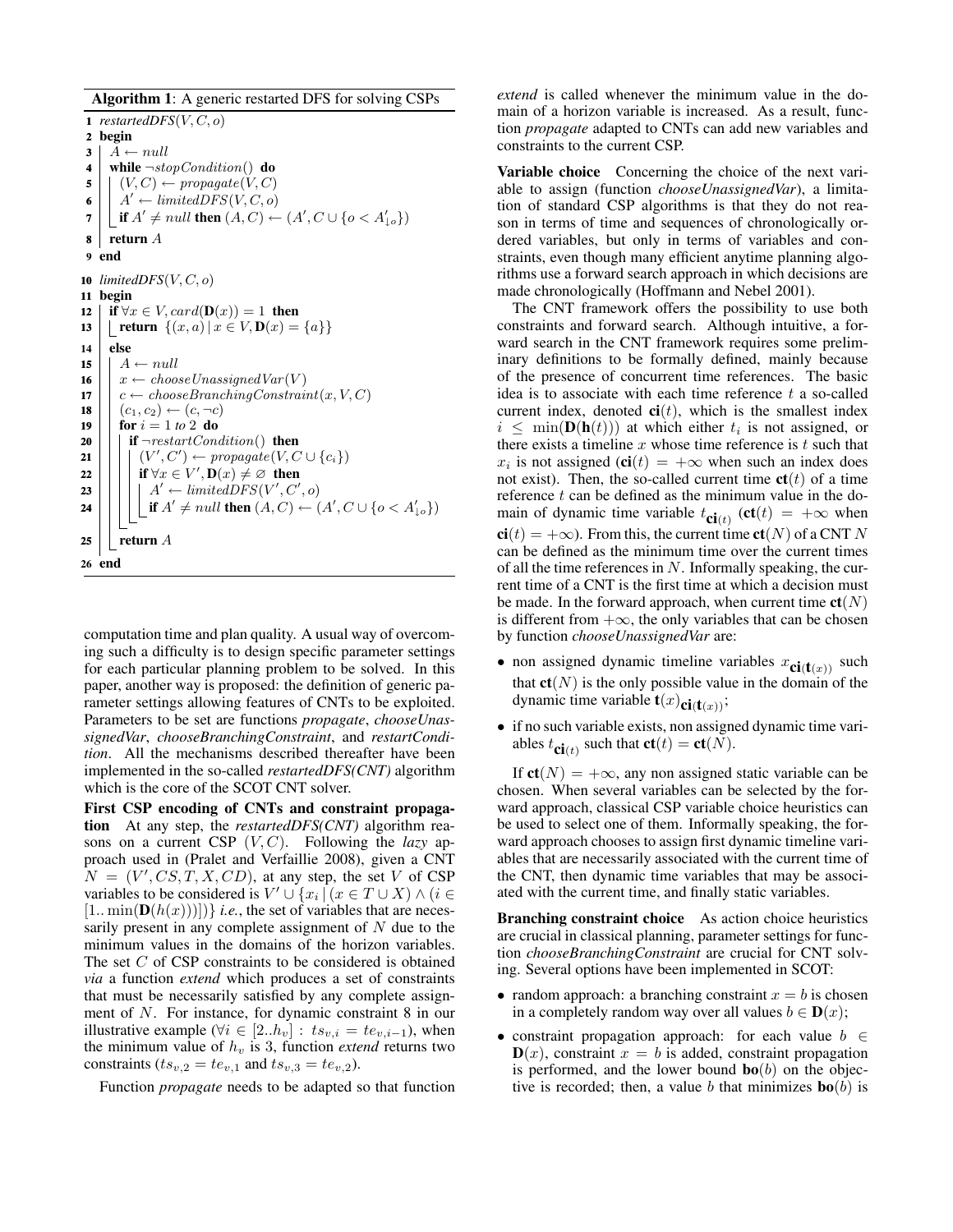selected, ties being broken randomly;

- simulation approach: several stochastic greedy searches are triggered, starting from the current CNT; then, the first value in one of the best trajectories is selected;
- hand-defined heuristics: the CNT framework allows *efficient* models to be defined, involving constraints that are specific to the problem to be solved and help to prune the search tree; the same way, it is possible to define search heuristics that are specific to the problem to be solved and help to guide the search towards high quality plans;
- hand-defined stochastic heuristics: because heuristics may fail, it may be useful to include a stochastic aspect in hand-defined heuristics, leading to branching schemes such as "choose  $x = b$  with probability 0.8 and  $x \neq b$ with probability 0.2".

Restart condition In a standard restarted depth-first search, restart conditions described in function *restartCondition* often specify that a restart must be performed when a maximum number of backtracks is reached. However, in CNTs, we often observe several constraints connecting variables associated with the same temporal position. These constraints connect for example decision variables that together define a global action. As a result, it may be worth spending some time searching for a consistent assignment of these variables. To do that, an option consists in specifying restart conditions not in terms of a maximum number  $k$  of backtracks, but in terms of a maximum number  $k$  of temporal positions on which it is possible to go back. For example, if  $k = 0$ , backtracking to a previous temporal position is forbidden. As done in several CSP solvers such as CP Optimizer<sup>3</sup>, parameter  $k$  can be geometrically increased search after search.

It is worth noting that, through the use of various restart schemes, the *restartedDFS(CNT)* algorithm covers both complete tree search, when no restart is performed, and iterated greedy stochastic search, when no backtrack is allowed, as well as many intermediate search schemes.

Back to the CSP encoding of CNTs and to constraint propagation One of the key points in the anytime forward approach we defined is how CNTs are encoded as CSPs. In most of the CSP-based approaches to planning (van Beek and Chen 1999; Do and Kambhampati 2000), the model is unfolded over a given number of steps. In (Pralet and Verfaillie 2008), as explained above, it is unfolded too over a number of steps which is variable and may increase during the search. In both cases, this unfolding may generate very large CSPs. On some problems, we observed that just creating the unfolded problem may take several tens of seconds or several minutes. For some problems, there is even not enough memory for the unfolded problem to be created without memory swaps. Such a situation is incompatible with anytime requirements.

To answer this point, we propose a new CSP encoding of CNTs which is able to reason only on a problem slice, that is to reason by considering simultaneously only a small

number of consecutive steps. In its current form, this encoding is defined for problems in which dynamic constraints link timelines and time references sharing a same horizon variable h and have the form  $\forall i \in [a..h-b] : c_i$ , with  $c_i$  a stationary dynamic constraint, that is a dynamic constraint whose definition does not depend on the particular step i considered. Dynamic constraint 7 in our illustrative example  $(\forall i \in [1..h(v)] : du_{v,i} = Du(at_{v,i-1}, at_{v,i}))$ is an example of stationary dynamic constraint. Roughly speaking, the idea of the automatic encoding is to create variables denoted  $du_v^{(0)}$ ,  $at_v^{(-1)}$ , and  $at_v^{(0)}$  which represent respectively the value of timeline  $du_v$  at the current step and the value of timeline  $at_v$  one step before the current step and at the current step, and to impose constraint  $du_v^{(0)} = Du(at_v^{(-1)}, at_v^{(0)})$ . Therefore, dynamic constraint 7 is represented at any step of the algorithm by three CSP variables and one CSP constraint instead of being represented by  $2 \cdot \min(\mathbf{D}(\mathbf{h}(v))) + 1 \text{ CSP variables and } \min(\mathbf{D}(\mathbf{h}(v)))$ constraints. Such an encoding is correct thanks to the forward approach. Note that the planning problem for a team of UAVs, used as an illustrative example, can be modeled using such a slice approach and that this approach can be extended to other kinds of constraints.

The price to pay for this compact encoding is that constraint propagation algorithms must be adapted in order to be able to reason only on a problem slice. This adaptation has been achieved in SCOT on top of *Choco 2.0*. See (Pralet and Verfaillie 2009) for more details.

## Experiments

Experiments were performed on three domains: BlocksWorld (IPC2), Satellite (IPC3, *propositional*, *simpletime*, and *time* versions), and Trucks (IPC5, *propositional* and *time* versions). For space limitations reasons, only results on BlocksWorld, Satellite *propositional*, Satellite *time*, and Trucks *time* are presented. CNT models have been built for these domains, using a language which extends to CNTs the usual way of defining constraints in *Choco* 2.0. For instance, a constraint like  $\forall i \in [2..h_v]$ :  $ts_{v,i} = te_{v,i-1}$  is expressed *via* the following Java code: postForall(2,h[v],eq(ts[v],offset(te[v],  $-1)$ ));. Developing a higher level language to express CNT models in a more natural way is out of the scope of this paper. Experiments were run on a SunUltra45, 1.6GHz, 1GBRAM.

#### Analysis of various parameter settings

The goal of the first experiments performed is to assess the influence of various parameter settings of the *restartedDFS(CNT)* algorithm on the quality profile. In Figure 3, we present some results obtained on two particular instances: instance *satellite-time-8* in the first row and instance *trucks-time-8* in the second one. In both cases, the quality is the makespan to be minimized. Each column corresponds to the study of a particular parameter: CSP encoding and variable choice in the first column, restart condition in the second one, and branching constraint choice in the third one. Because stochastic choices are made, each parameter conf-

<sup>3</sup>CP Optimizer: http://www.ilog.com/products/cpoptimizer/.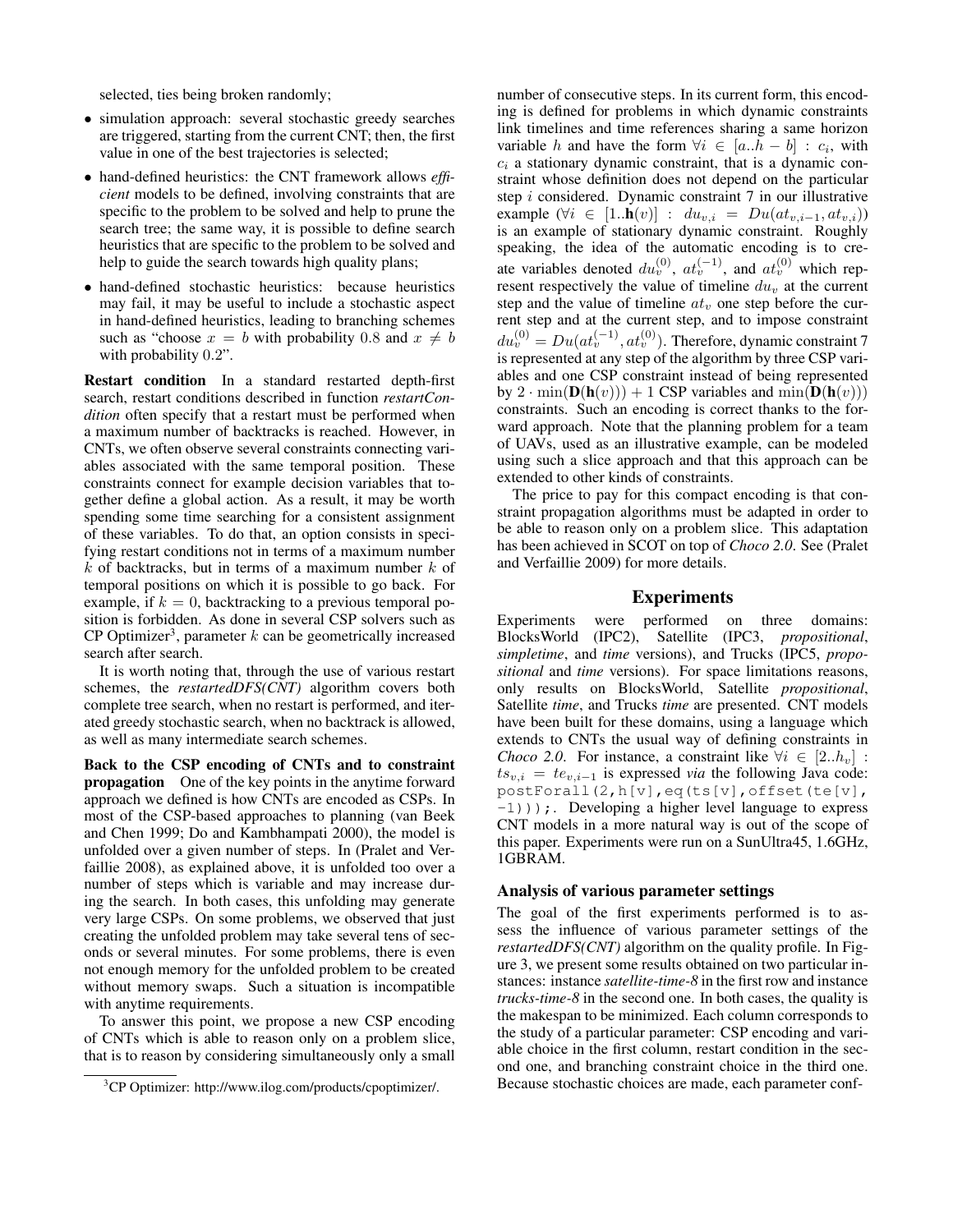

Figure 3: Median quality evolution on instances *satellite-time-8* (first row) and *trucks-time-8* (second row). Variable choice and CSP encoding (first column). Restart condition (second column). Branching constraint choice (third column). Time in seconds.

iguration is run 50 times on each instance with a time limit of 30 seconds per run. The plots correspond to a median quality evolution: a point  $(t, q)$  means that, at time t, half of the runs got a quality greater than or equal to  $q$ .

Variable choice and CSP encoding In the first column, we compare three approaches: (1) iterative deepening (where dimension variables are assigned first and then other variables in any order, not necessarily chronological), (2) forward search (as described in paragraph "Variable choice" in the previous section) on top of an unfolded model, and (3) forward search on top of a slice model. Fixed parameter settings are no restart and random branching constraint choice. Plots in the first row clearly show the benefit of a forward search with regard to an iterative deepening one and the benefit of a slice model with regard to an unfolded one. However, the second row shows that, on the second instance, none of the tested configurations manages to find a plan within the time limit. This leads us to look at other parameters.

Restart condition In the second column, we compare four restart approaches: (1) completely greedy search, restarting each time a backtrack is needed, (2) chronologically greedy search, restarting each time a backtrack to a previous temporal position is needed, (3) limited backtrack search, restarting when a maximum number  $k$  of backtracks is reached, with  $k$  geometrically increased restart after restart, and  $(4)$ no restart search. Fixed parameter settings are forward search, slice encoding, and stochastic hand-defined heuristics. Both rows (the second one more clearly than the first one) show the superiority of the second and third approaches with regard to the first and fourth ones which are too diversified for the former and not enough diversified for the latter.

Branching constraint choice Last, in the third column, we compare three branching heuristics: (1) stochastic handdefined heuristics, (2) completely random choice, and (3) constraint propagation-based heuristics. Fixed parameter settings are forward search, slice encoding, and limited backtrack search. Not surprisingly, both rows show the superiority of stochastic hand-defined heuristics. On the second instance, they are the only ones able to produce plans within the time limit. Constraint propagation used as heuristics seems to be time consuming and not informative enough.

## Comparison with existing planners

Other experiments were performed to compare SCOT with other planners. For that, we selected:

- one domain-independent planner: SGPlan6 (Hsu and Wah 2008), winner of the *temporal satisficing* track of the last planning competition (IPC6);
- two domain-dependent planners: TALplanner, winner of the domain-dependent track in IPC2, and TLplan, winner of the same track in IPC3; therefore, we used TALplanner for domain BlocksWorld (IPC2) and TLplan for domain Satellite (IPC3); no TALplanner or TLplan model is available for domain Trucks; moreover, because TALplanner code is not available on the web, results were collected from the IPC2 site.

It must be stressed that none of these planners has been built to be anytime, but to produce as quickly as possible a plan of as high as possible quality.

For each algorithm, the time limit is of 120 seconds. The parameter settings used for the *restartedDFS(CNT)* algorithm in SCOT are forward search, slice encoding, lim-